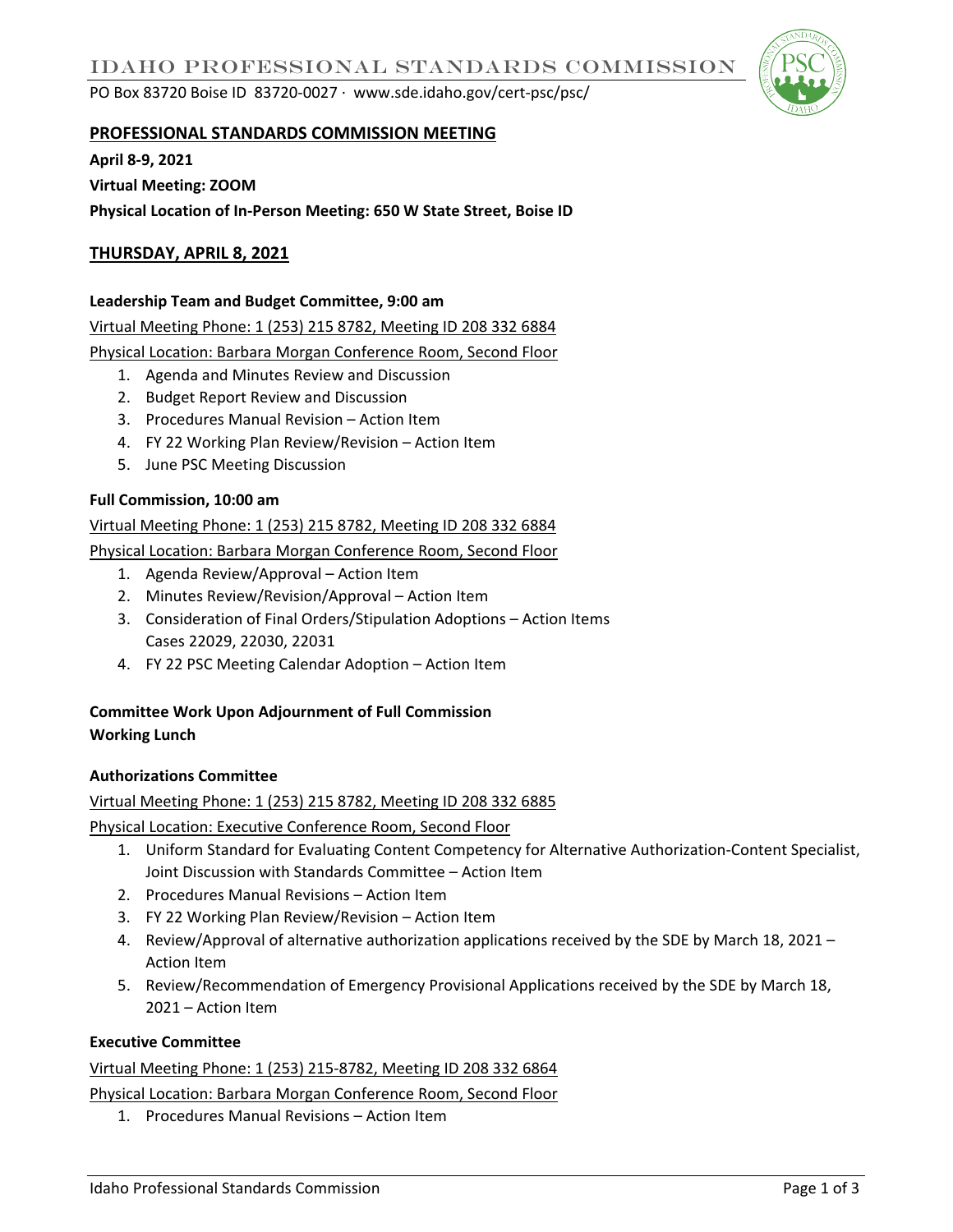- 2. FY 22 Working Plan Review/Revision Action Item
- 3. Probable Cause Determinations and Counteroffer Reviews Action Items Cases 22001, 22032, 22034, 22100, 22101, 22102, 22103

The Executive Committee will enter one or more executive sessions, with each session concerning one or more of the cases listed above, to consider records that are exempt from disclosure as provided in Chapter 1, Title 74, of Idaho Code, specifically records exempt under § 74-106(9) [see Idaho Code § 74- 206(1)(d)]. Upon conclusion of executive session, the Executive Committee will resume normal business in open session.

# **Standards Committee**

## Virtual Meeting Phone: 1 (253) 215-8782, Meeting ID 208 332 6879

Physical Location: Rotunda Conference Room, Third Floor

- 1. Uniform Standard for Evaluating Content Competency for Alternative Authorization-Content Specialist, Joint Discussion with Authorizations Committee (Meeting ID 208 332 6885) – Action Item
- 2. Procedures Manual Revisions Action Item
- 3. FY 22 Working Plan Review/Revision Action Item
- 4. BYU-I New Program Proposal Action Item
- 5. Content, Pedagogy, and Performance Assessments– Action Item

# **FRIDAY, APRIL 9, 2021**

#### **Full Commission, 9:00 am**

Virtual Meeting Phone: 1(253) 215-8782, Meeting ID 208 332 6884

Physical Location: Barbara Morgan Conference Room, Second Floor

- 1. Uniform Standard for Evaluating Content Competency for Alternative Authorization-Content Specialist, Special Education – Action Item
- 2. Administrative Report Information Item
- 3. Nominating Body Reports Information Item
- 4. Leadership Team and Budget Committee Report Information Item
	- a. Agenda and Minutes Review and Discussion Information Item
	- b. Budget Report Review and Discussion Information item
	- c. Procedures Manual Revision Information Item
	- d. FY 22 Working Plan Review/Revision Information Item
	- e. June PSC Meeting Discussion Information Item
- 5. Authorizations Committee Report
	- a. Procedures Manual Revisions Information Item
	- b. FY 22 Working Plan Review/Revision Information Item
	- c. Alternate Authorization Applications Summary Information Item
	- d. Emergency Provisional Certificate Recommendations Action Item
- 6. Executive Committee Report Information Item
	- a. Procedures Manual Revisions Information Item
	- b. FY 22 Working Plan Review/Revision Information Item
	- c. Probable Cause Determinations and Counteroffer Reviews Information Items Cases 22001, 22032, 22034, 22100, 22101, 22102, 22103
- 7. Standards Committee Report
	- a. Procedures Manual Revisions Information Item